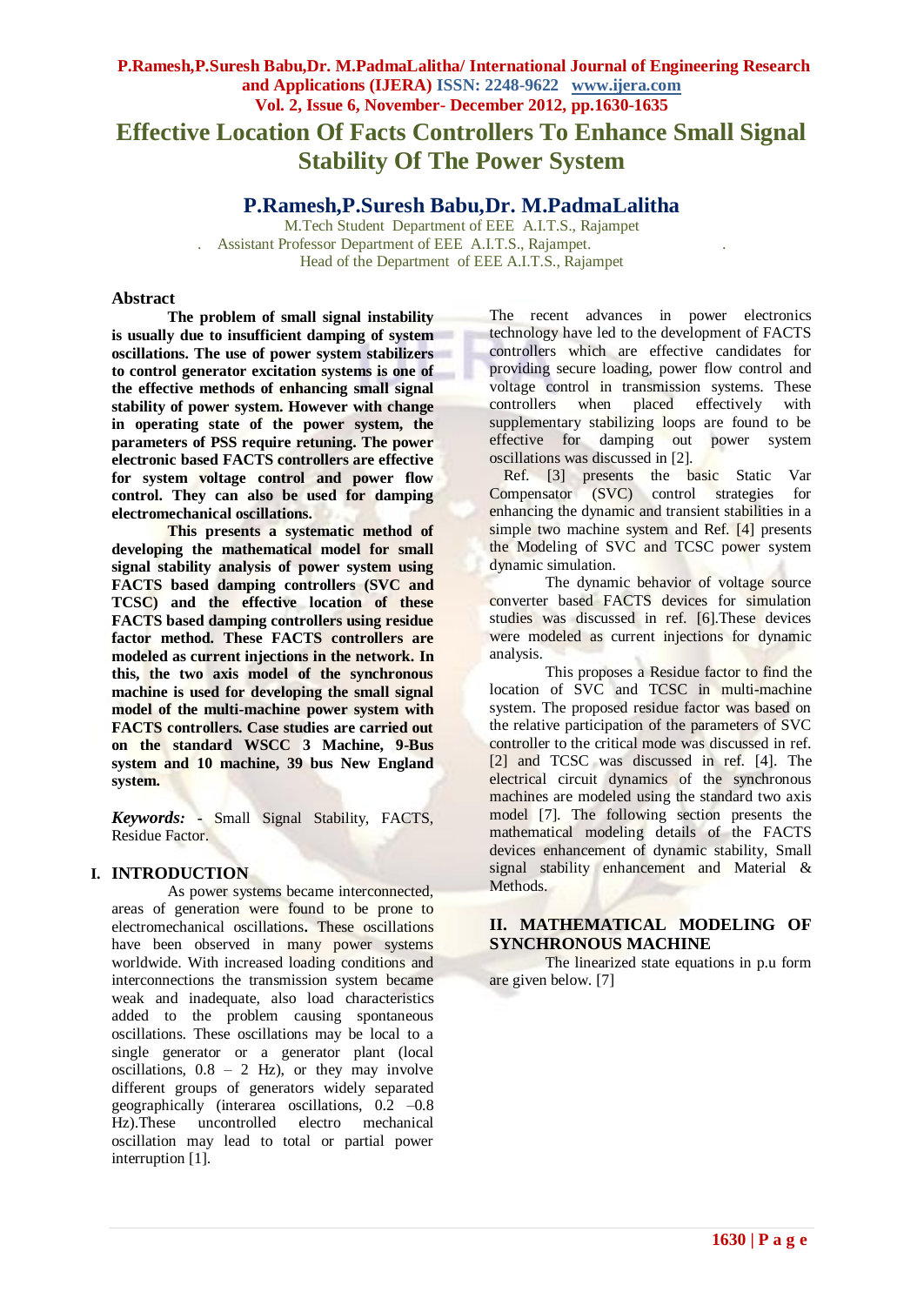$$
\Delta \dot{E}'_{di} = \frac{1}{\tau'_{qoi}} \left( -\Delta E'_{di} - (x_{qi} - x'_{qi}) \Delta I_{qi} \right)
$$
  
\n
$$
\Delta \dot{E}'_{qi} = \frac{1}{\tau'_{doi}} \left( \Delta E_{FDi} - \Delta E'_{qi} + (x_{di} - x'_{di}) \Delta I_{di} \right)
$$
  
\n
$$
\Delta \dot{\omega}_{i} = \frac{1}{\tau_{ji}} \left\{ \Delta T_{mi} - D \Delta \omega_{i} - \Delta T_{ei} \right\}
$$
  
\n
$$
\Delta \dot{\delta}_{i} = \Delta \omega_{i}
$$
 (1)

 $i = 1, 2 - n$ 

## *A. Modeling of shunt FACTS controller:*

For the purpose of developing the small signal stability program all the series connected FACTS devices are represented as current injections in two nodes of the network [6]. However, if the device is a shunt connected device then the injections are confined only to one node. The shunt connected FACTS devices are replaced with an equivalent current injection as shown in the figure 1.

The change in bus voltage  $(\Delta V_s)$  due to shunt connected FACTS device in the network is expressed in terms of the state variables from the last row of the matrix equation given by



**Fig.1** Shunt Connected FACTS –current Injection Model



# *B. SVC Modeling:*

The SVC dynamic model used for linear analysis is shown in Fig. 2. With an additional stabilizing signal, supplementary control superimposed on the voltage control loop of an SVC can provide damping of system oscillations [3].



#### **Fig. 2** Dynamic Model of SVC

From the matrix equation (2), the change in network current with the introduction of SVC in the d-q reference frame is given below.[8]

The linearized state equations of the SVC for small signal analysis is given below

$$
\Delta I_{qi} = G_{ii}\Delta E'_{qi} - B_{ii}\Delta E'_{di}
$$
\n+  $\sum_{k'i,j} [(G_{ki}cos\delta_{kio} - B_{ki}sin\delta_{kio})\Delta E'_{qk}$   
\n-( $B_{ki}cos\delta_{kio}$  +  $G_{ki}sin\delta_{kio}$ ) $\Delta E'_{dk}$   
\n-( $G_{ki}sin\delta_{kio}$  +  $B_{ki}cos\delta_{kio}$ ) $\Delta \delta_{ki} E'_{qko}$   
\n+( $B_{ki}sin\delta_{kio}$  -  $G_{ki}cos\delta_{kio}$ ) $\Delta \delta_{ki} E'_{dko}$ ]  
\n+( $B_{ji}cos\delta_{jio}$  -  $B_{ji}sin\delta_{jio}$ ) $\Delta V_{srij}$   
\n+( $B_{ji}sin\delta_{jio}$  +  $B_{ji}cos\delta_{jio}$ ) $\Delta \delta_{ji}$  V<sub>srio</sub>  
\n+( $B_{ji}sin\delta_{jio}$  -  $G_{ji}cos\delta_{jio}$ ) $\Delta \delta_{ji}$  V<sub>srio</sub>]  
\n-( $G_{ji}sin\delta_{jio}$  -  $G_{ji}cos\delta_{jio}$ ) $\Delta \delta_{ji}$  V<sub>smio</sub>]  
\n---(3)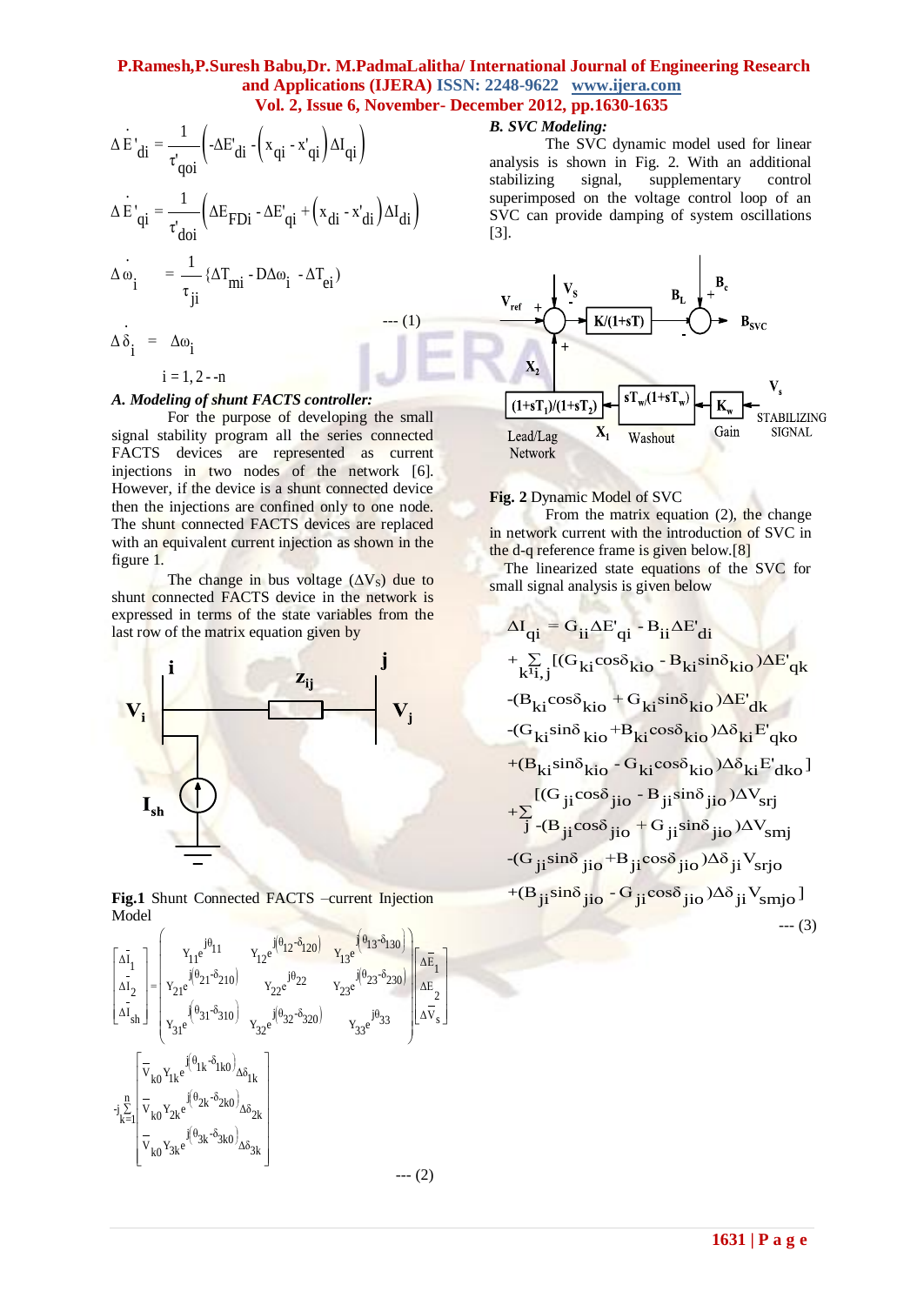$$
\Delta I_{di} = B_{ii} \Delta E'_{qi} + G_{ii} \Delta E'_{di}
$$
\n
$$
+ \sum_{k^{i}i,j} [(G_{ki} sin\delta_{kio} + B_{ki} cos\delta_{kio})\Delta E'_{qk}
$$
\n
$$
+ (G_{ki} cos\delta_{kio} - B_{ki} sin\delta_{kio})\Delta E'_{dk}
$$
\n
$$
+ (G_{ki} cos\delta_{kio} - B_{ki} sin\delta_{kio})\Delta \delta_{ki} E'_{qko}
$$
\n
$$
- (B_{ki} cos\delta_{kio} + G_{ki} sin\delta_{kio})\Delta \delta_{ki} E'_{dko}]
$$
\n
$$
+ \sum_{j} [(G_{ji} sin\delta_{jio} + B_{ji} cos\delta_{jio})\Delta V_{srij}
$$
\n
$$
+ \sum_{j} [(G_{ji} cos\delta_{jio} - B_{ji} sin\delta_{jio})\Delta V_{smj}]
$$
\n
$$
+ (G_{ji} cos\delta_{jio} - B_{ji} sin\delta_{jio})\Delta \delta_{ji} V_{srip}
$$
\n
$$
- (B_{ji} cos\delta_{jio} + G_{ji} sin\delta_{jio})\Delta \delta_{ji} V_{smpo}]
$$

$$
\Delta \dot{B}_{L} = \frac{K}{T} \Delta X_{L} + \frac{K}{T} \left[ \left( \frac{T_{1}}{T_{2}} \right) K_{w} - 1 \right] \Delta V_{s} - \frac{\Delta B_{L}}{T} - \frac{K}{T} \left( \frac{T_{1}}{T_{2}} \right) \Delta X_{w}
$$
\n(5)

The differential equations connected with the washout and lead lag filter are [8]

$$
\Delta \dot{X}_{w} = \frac{K_{w}}{T_{w}} \Delta V_{s} - \frac{\Delta X_{w}}{T_{w}} \quad \text{--- (6)}
$$

$$
\Delta \dot{X}_{L} = \frac{1}{T_{2}} \left( 1 - \frac{T_{1}}{T_{2}} \right) (K_{w} \Delta V_{s} - \Delta X_{w}) - \frac{\Delta X_{L}}{T_{2}} \quad \text{--- (7)}
$$

Substituting (3) and (4) in the differential of the synchronous machine (1) and SVC dynamic equations (5-7) yields the system state space matrix.

The complete set of state variables describing the dynamics of the synchronous machine with  $\text{the}_{(4)}$ 

inclusion of the SVC in the network is as follows.  

$$
x^T = [E_d, E_q, \omega, \delta, B_L, X_w, X_L]^{-(8)}
$$

#### **C.** *Algorithm for Small Signal Stability Enhancement:*

The critical steps for the small signal stability evaluation in multi-machine power systems with FACTS devices are listed below**.**

• Step 1:

Get the transmission line data, bus data and generator data for the given system and form the bus admittance matrix from the given transmission line data

• Step 2:

Eliminate all the nodes except for the internal generator nodes and FACTS connected nodes. For shunt connected devices, there is only one node

whereas for series connected devices, there are two nodes.

 Step 3: Obtain the  $Y_{\text{red}}$  matrix from the reduced network,  $Y_{\text{red}}=Y_{\text{nn}}-(Y_{\text{nr}}*\text{inv}(Y_{\text{rr}})*Y_{\text{rn}})$ 

 $\bullet$  Step 4:

For the formation of state space model, the initial conditions are computed in advance.  $(E_{q0}, E_{d0},$  $\Gamma_{\text{qo}}, \Gamma_{\text{do}}$ 

• Step 5:

Formulate the differential equations for  $pE_{q}$ ,  $pE_d$ ,  $p\delta$ ,  $p\omega$  with additional state variables due to .

FACTS devices as  $\underline{x} = [\underline{A}] \underline{x}$  after eliminating the algebraic equations.

 $\bullet$  Step 6:

From the state space matrix, the Eigen values are to be calculated and damping ratio are calculated for the electromechanical modes as

ζ=-Re (eigenvalue)/(**|**eigenvalue**|**)

Step 7:

Compute the participation matrix from the right and left Eigen vectors of the A-matrix.

## *D. TCSC Modeling:*

The TCSC is an important component of FACTS. With the firing control of the thyristors, it can change its apparent reactance smoothly and rapidly.The TCSC is able to directly schedule the real power flow through a typically selected line and allow the system to operate closer to the line limits. More importantly because of its rapid and flexible regulation ability, it can improve transient stability and dynamic performance of the power systems.

The structure and the mathematical model of the TCSC aregiven in Fig. 4 and Fig. 5 respectively.





# **III SMALL SIGNAL STABILITY ENHANCEMENT**

The test system considered for small signal stability investigation is the 3 Machine 9 Bus system [7] (Fig 3) . The 3 machine test system is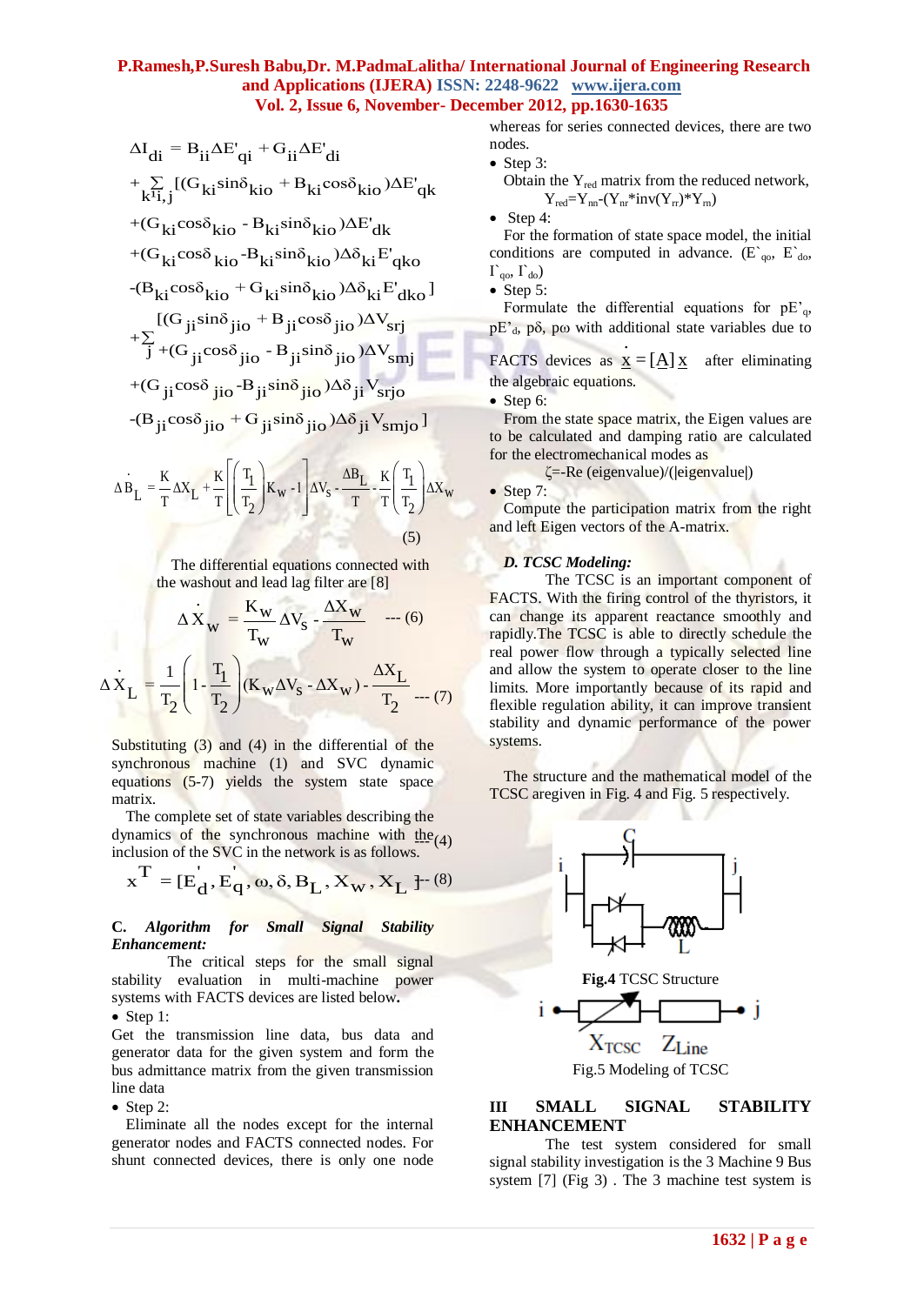operating with the load at bus 5 carrying 125 MW, bus 6 carrying 90 MW and bus 8 supplying 100 MW. The real power generations are 71.3, 163 and 85 in generators 1, 2 and 3 respectively.

**Table 1:** Eigen value analysis for 3 machine 9 bus system

| Eigen values         | <b>Damping</b><br><b>Ratio</b> | <b>Associated</b><br><b>States</b> |
|----------------------|--------------------------------|------------------------------------|
| $-0.002664094411874$ |                                |                                    |
| 土                    | 0.07345                        | $\delta_{13}$ , $\omega_3$         |
| 0.034642495926657i   |                                |                                    |
| $-0.000621367513248$ |                                |                                    |
| $^+$                 | 0.02654                        | $\delta_{12}, \omega_2$            |
| 0.022977648680621i   |                                |                                    |

 Eigen value analysis results of the 3 Machine 9 Bus system around the operating state mentioned above is displayed in Table 1.For verification of results Machine 1 is considered as classical model & Machines 2, 3 as two axis models.





It can be observed that damping ratio of the swing modes (local modes) are poor (0.07345 and 0.02654). The Eigen values calculations match with the results given in the Ref. [7].

Without Damping Controller With SVC  $(at bus-5)$ With SVC (at bus-6) With SVC (at bus-8)  $-0.00243 \pm$ 0.03444i  $\zeta$  = 0.07345  $-0.00232 \pm$ 0.02456i  $\zeta$  = 0.09432  $-0.00229 \pm$ 0.02244i  $ζ = 0.10188$  $-0.00167 \pm$ 0.01548i  $\zeta = 0.10751$  $-0.00053 \pm$ 0.02281i  $ζ = 0.02654$  $-0.00060 \pm$ 0.01058i  $ζ = 0.05754$  $-0.00063 \pm$ 0.01197i  $ζ = 0.05315$  $-0.00099 \pm$ 0.01155i  $\zeta = 0.08549$ 

**Table2:** Eigen value Analysis –Effect of FACTS stabilizers

Table 2 displays the effect of FACTS stabilizer on the dynamic stability of the 3 machine 9 bus system. For this analysis all the machines are modeled using the two axis model, to accurately model the small signal behavior of the system. The shunt connected FACTS device (SVC) is located at load buses. The data for the FACTS stabilizers are listed in the appendix.

From the table it can be observed that with SVC in the network the damping ratio of the modes improve when it is located at bus-8.

Table 3 displays the effect of FACTS stabilizer on the dynamic stability of the 3 machine 9 bus system. For this analysis all the machines are modeled using the two axis model, to accurately model the small signal behavior of the system. The series connected FACTS device (TCSC) is located at load buses. The data for the FACTS stabilizers are listed in the appendix.

**Table3:** Eigen value Analysis –Effect of FACTS stabilizers

| With TCSC<br>$(at bus-5)$                            | With TCSC<br>$(at bus-6)$                                | With TCSC<br>$(at bus-8)$                             |  |
|------------------------------------------------------|----------------------------------------------------------|-------------------------------------------------------|--|
| $-0.0043615 \pm$<br>0.03328218i<br>$\zeta = 0.12993$ | $-0.00409785$<br>$+$<br>0.03345801i<br>$\zeta = 0.12156$ | $-0.00358704 \pm$<br>0.03295447i<br>$\zeta = 0.10820$ |  |
| $-0.0015801 +$<br>0.02154983i<br>$\zeta = 0.07312$   | $-0.00167405$<br>$+$<br>0.02142238i<br>$\zeta = 0.07790$ | $-0.00096379 \pm$<br>0.01991587i<br>$\zeta = 0.04833$ |  |

From the table  $2 \& 3$  it can be observed that with SVC and TCSC in the network the damping ratio of the modes improve when it is located at bus-8.

# **IV. MATERIALS AND METHODS**

**Residue:** Let us start from the mathematical model a dynamic system expressed in terms of a system of nonlinear differential equations:

$$
\dot{\mathbf{x}} = \mathbf{F}(\mathbf{x}, \mathbf{t}) \tag{9}
$$

If this system of non-linear differential equations is linearized around an operating point of interest  $x =$  $x_0$ , it results in:

 $--- (10)$ 

Assume that an input  $u(t)$  and an output  $v(t)$  of the linear dynamic system (10) have defined:

,,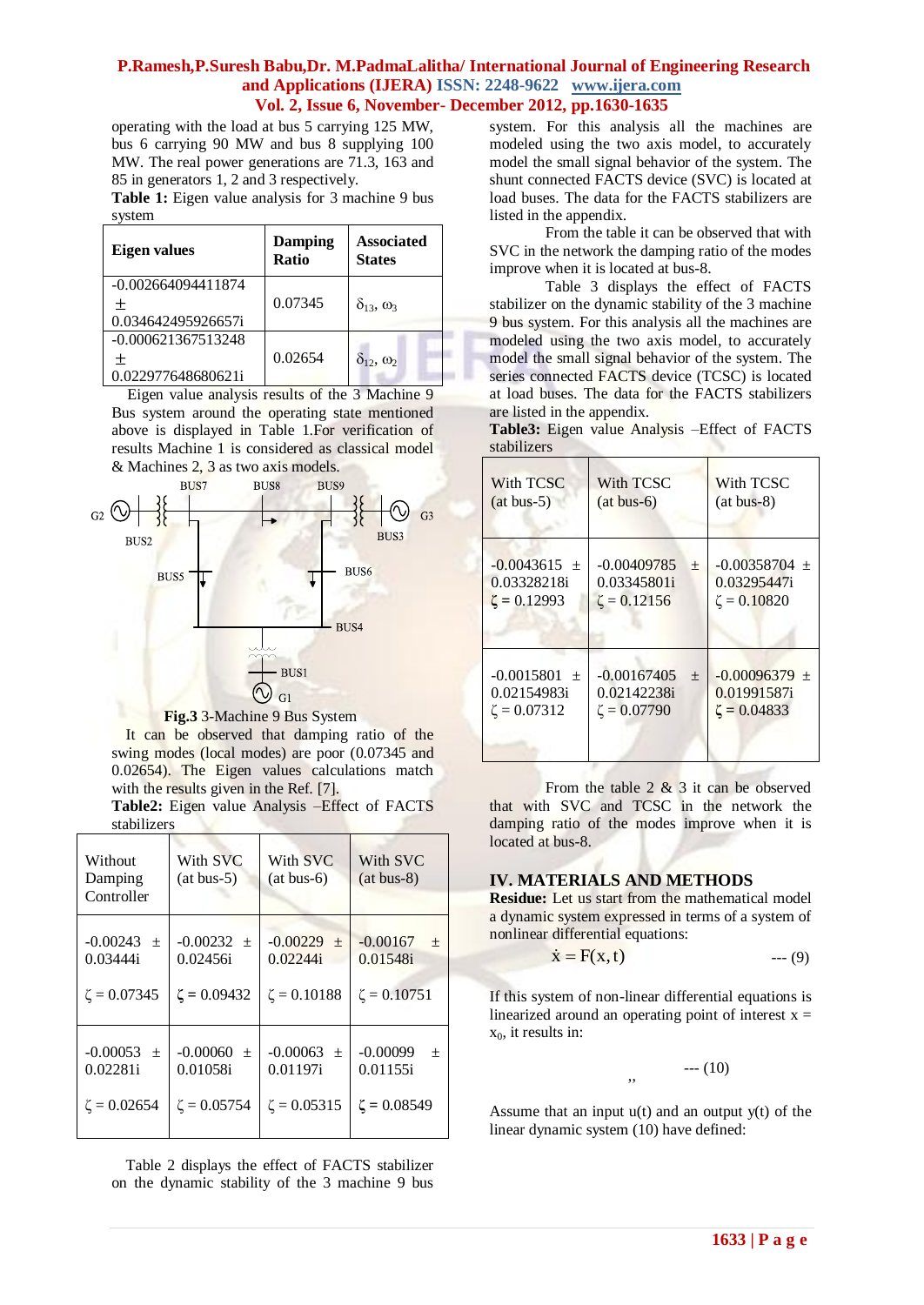$$
\dot{x}(t) = Ax(t) + Bu(t) \ny(t) = Cx(t) \t--- (11)
$$

Considering (11) with Single Input and Single Output (SISO) and assuming  $D = 0$ , the open loop transfer function of the system can be obtained by:

$$
G(s) = \frac{y(s)}{u(s)}
$$
  
= C(sI – A)<sup>-1</sup>B -- (12)

The transfer function G(s) can be expanded in partial fractions of the Laplace transform of y in terms of C and B matrices and the right and left eigenvectors as:

$$
G(s) = \sum_{i=1}^{N} \frac{C\phi_i \psi_i B}{(s - \lambda_i)}
$$

$$
= \sum_{i=1}^{N} \frac{R_{ijk}}{(s - \lambda_i)} \qquad \qquad (13)
$$

Where, Rijk is the residue associated with ith mode, jth output and kth input. Rijk can be expressed as:

$$
\mathbf{R}_{ijk} = \mathbf{C}_j \mathbf{v}_i \mathbf{w}_i \mathbf{B}_k \qquad \qquad (14)
$$

Where, vi and wi denote the right and left eigenvectors, respectively associated with the ith Eigen value.

This can be expressed in terms of mode controllability and observability. The controllability of mode i from the kth input is given by:

$$
CI_{ik} = |w_i B_k| \qquad \qquad \text{--- (15)}
$$

The measure of mode observability of mode *i* from output  $\mathbf{j}$  is given by:

$$
Obsv_{ij} = \left|C_j v_i\right| \qquad \qquad \text{---} \ (16)
$$

It is clear that:

$$
\left| \mathbf{R}_{ijk} \right| = \left| \mathbf{C}_{j} \mathbf{v}_{i} \mathbf{w}_{i} \mathbf{B} \right|_{k} = \mathbf{obsv}_{ij} \cdot \text{cont}_{ik} \tag{17}
$$

 Each term in the denominator, Rijk, of the summation is a scalar called residue. The residue Rijk of a particular mode i give the measure of that mode"s sensitivity to a feedback between the output y and the input u; it is the product of the mode"s observability and controllability.

 For the mode of the interest, residues at all locations have to be calculated. The largest residue then indicates the most effective location of FACTS device.

## **V. RESULTS**

The effectiveness of the proposed method was tested on WSCC 3 machine, 9bus system. The results for the system are presented as follows:

 The system consists of 3generators, three consumers and 6 branches with generator 1 taken as reference generator. The equivalent power system of south Malaysian peninsular is depicted in Fig. 3.

**Table 4:** Placement of SVC using residue factor at different load buses

| <b>Bus</b> | <b>Residue Factor</b> | Residue Factor |
|------------|-----------------------|----------------|
|            | of SVC                | of TCSC        |
|            | 0.02394               | $4.02632e+002$ |
|            | 0.03143               | $2.26273e+002$ |
|            | 0.08916               | 1.20044e+002   |

**Placement:** The Residue Factor at load buses are computed for SVC and TCSC are given in Table 4.

It is observed from Table 4 that bus 8 has the maximum residue factor value. Thus, bus 8 is the best location for placement of SVC and TCSC device

#### **VI. CONCLUSION**

This paper presented the location and development methodology of the small signal stability program with FACTS devices in a multimachine power system. Much of the earlier work relevant to small signal stability enhancement using FACTS stabilizers has used the classical model of the synchronous machine neglecting the effect of electrical circuit dynamics. This paper has presented a systematic and generalized approach for small signal modeling and a method called "Location index" for the location of FACTS device. It should be noted that this paper makes use of local feedbacks as stabilizing signals for the location of FACTS based damping controllers. APPENDIX

The data for FACTS devices are given  $below$  in  $p$  u

| $0.010$ $\mu$ and $\mu$ . |       |                  |        |
|---------------------------|-------|------------------|--------|
| R                         |       | X                | 0.025  |
| $R_C$                     | 0.077 | C                | 0.2592 |
| K                         | 10    | $T_1$            | 1.1    |
| $K_d$                     | 10    | T <sub>2</sub>   | 0.05   |
| K <sub>Mac</sub>          |       | T <sub>Mac</sub> | 0.01   |
| $K_{p}$                   | 10    | $\rm K_I$        |        |
|                           |       |                  |        |

#### **REFERENCES**

- [1]. P. Kundur, "Power System Control and Stability", New York McGraw-Hill, 1994.
- [2]. Haque, M.H., 2000. Optimal location of shunt FACTS devices in long transmission lines. Proceedings on Generation Transmission and Distribution, July 2000, IEEE Xplore Press, USA., pp: 218-222. DOI: 10.1049/ip-gtd:20000412.
- [3]. A.E.Hammad, "Analysis of Power System Stability Enhancement by Static Var Compensators", IEEE Trans.Power Syst., Vol. PWRS-1, No.4, pp.222-228, Nov 1986.